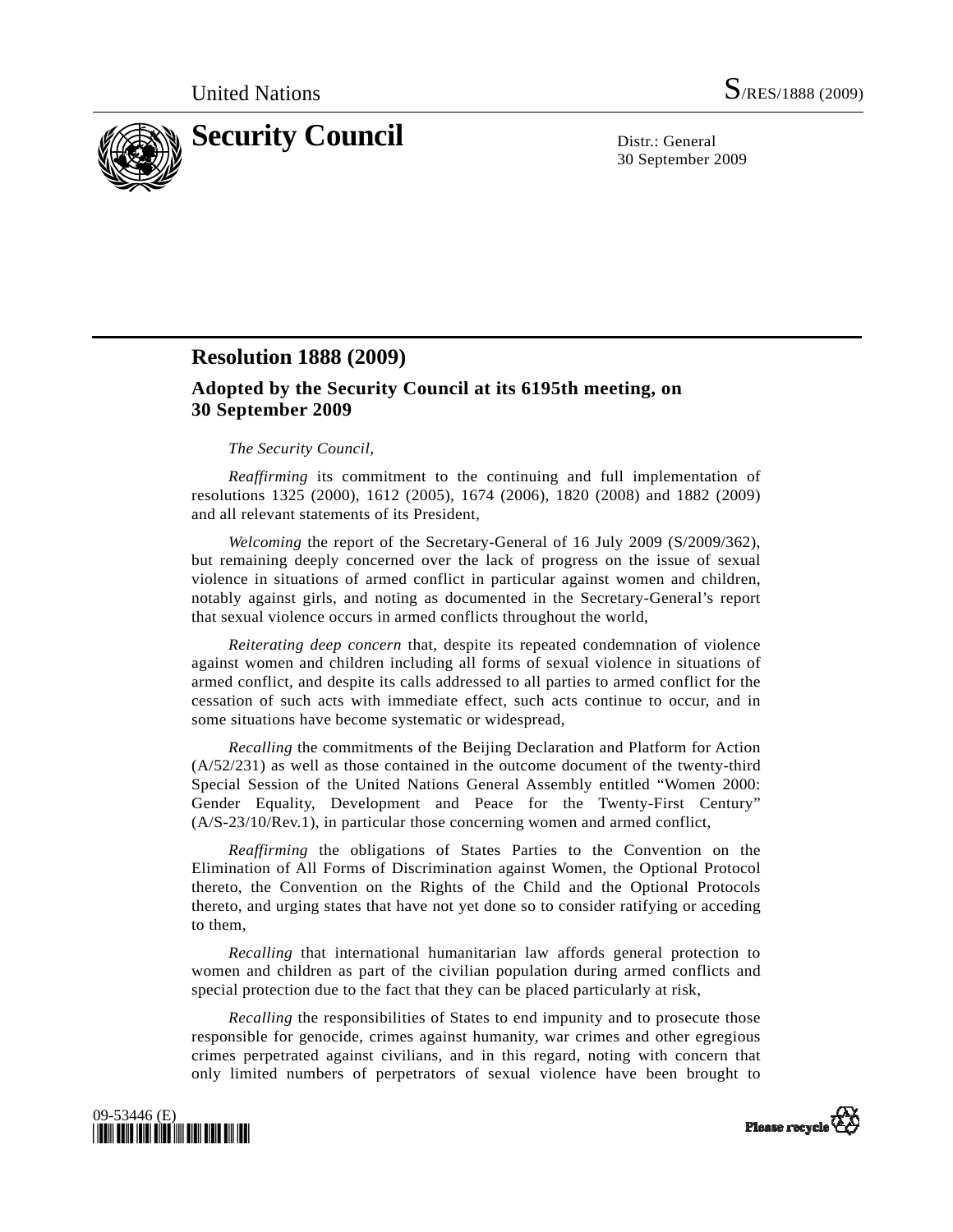justice, while recognizing that in conflict and in post conflict situations national justice systems may be significantly weakened,

*Reaffirming* that ending impunity is essential if a society in conflict or recovering from conflict is to come to terms with past abuses committed against civilians affected by armed conflict and to prevent future such abuses, *drawing attention* to the full range of justice and reconciliation mechanisms to be considered, including national, international and "mixed" criminal courts and tribunals and truth and reconciliation commissions, and *noting* that such mechanisms can promote not only individual responsibility for serious crimes, but also peace, truth, reconciliation and the rights of the victims,

*Recalling* the inclusion of a range of sexual violence offences in the Rome Statute of the International Criminal Court and the statutes of the ad hoc international criminal tribunals,

*Stressing* the necessity for all States and non-State parties to conflicts to comply fully with their obligations under applicable international law, including the prohibition on all forms of sexual violence,

*Recognizing* the need for civilian and military leaders, consistent with the principle of command responsibility, to demonstrate commitment and political will to prevent sexual violence and to combat impunity and enforce accountability, and that inaction can send a message that the incidence of sexual violence in conflicts is tolerated,

*Emphasizing* the importance of addressing sexual violence issues from the outset of peace processes and mediation efforts, in order to protect populations at risk and promote full stability, in particular in the areas of pre-ceasefire humanitarian access and human rights agreements, ceasefires and ceasefire monitoring, Disarmament, Demobilization and Reintegration (DDR), Security Sector Reform (SSR) arrangements, justice and reparations, post-conflict recovery and development,

*Noting with concern* the underrepresentation of women in formal peace processes, the lack of mediators and ceasefire monitors with proper training in dealing with sexual violence, and the lack of women as Chief or Lead peace mediators in United Nations-sponsored peace talks,

*Recognizing* that the promotion and empowerment of women and that support for women's organizations and networks are essential in the consolidation of peace to promote the equal and full participation of women and *encouraging* Member States, donors, and civil society, including non-governmental organizations, to provide support in this respect,

*Welcoming* the inclusion of women in peacekeeping missions in civil, military and police functions, and *recognizing* that women and children affected by armed conflict may feel more secure working with and reporting abuse to women in peacekeeping missions, and that the presence of women peacekeepers may encourage local women to participate in the national armed and security forces, thereby helping to build a security sector that is accessible and responsive to all, especially women,

*Welcoming* the efforts of the Department of Peacekeeping Operations to develop gender guidelines for military personnel in peacekeeping operations to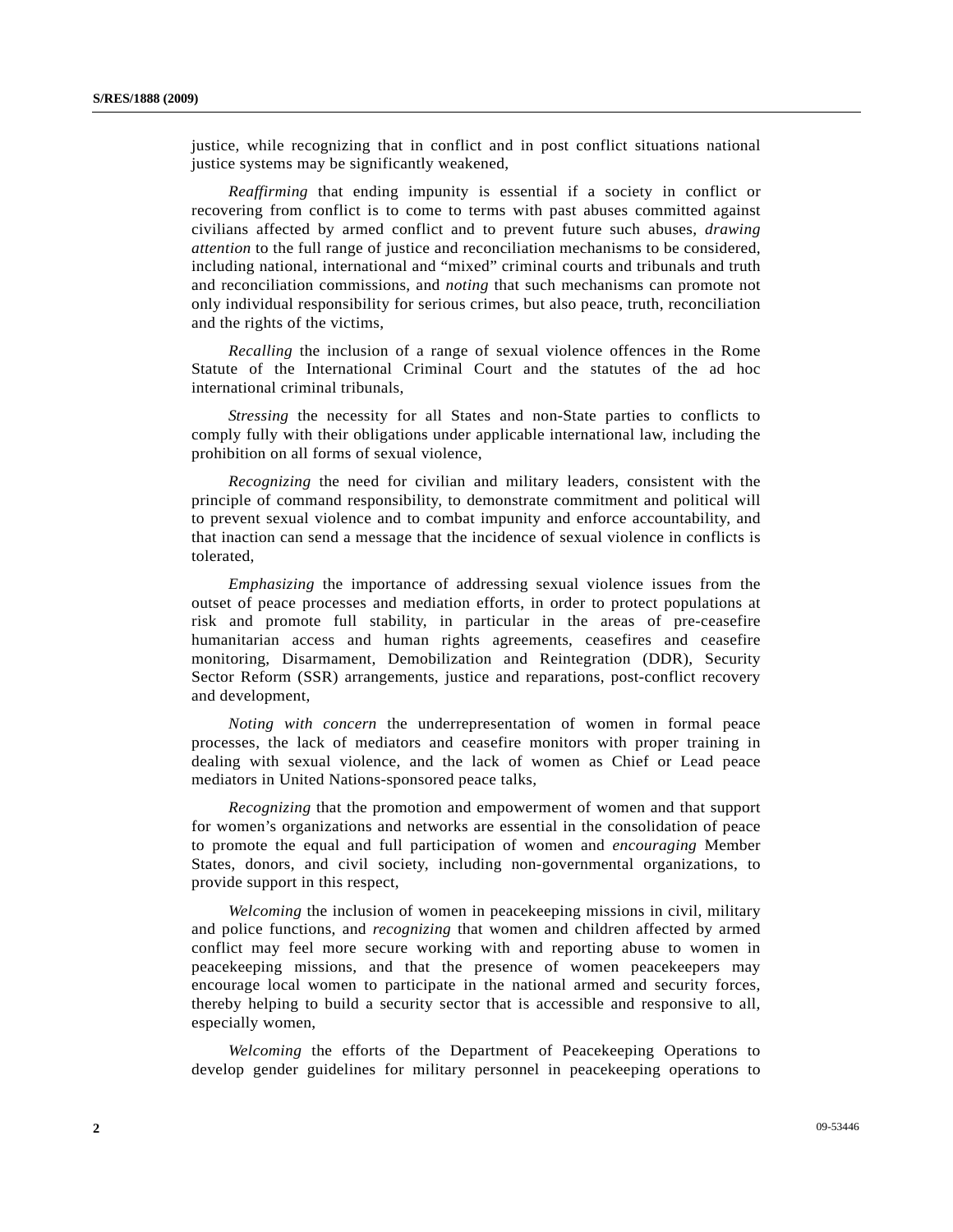facilitate the implementation of resolutions 1325 (2000) and 1820 (2008), and operational guidance to assist civilian, military and police components of peacekeeping missions to effectively implement resolution 1820 (2008),

*Having considered* the report of the Secretary-General of 16 July 2009 (S/2009/362) and *stressing* that the present resolution does not seek to make any legal determination as to whether situations that are referred to in the Secretary-General's report are or are not armed conflicts within the context of the Geneva Conventions and the Additional Protocols thereto, nor does it prejudge the legal status of the non-State parties involved in these situations,

*Recalling* the Council's decision in resolution 1882 of 4 August 2009 (S/RES/1882) to expand the Annexed list in the Secretary General's annual report on Children and Armed Conflict of parties in situations of armed conflict engaged in the recruitment or use of children in violation of international law to also include those parties to armed conflict that engage, in contravention of applicable international law, in patterns of killing and maiming of children and/or rape and other sexual violence against children, in situations of armed conflict,

*Noting* the role currently assigned to the Office of the Special Adviser on Gender Issues to monitor implementation of resolution 1325 and to promote gender mainstreaming within the United Nations system, women's empowerment and gender equality, and *expressing* the importance of effective coordination within the United Nations system in these areas,

*Recognizing* that States bear the primary responsibility to respect and ensure the human rights of their citizens, as well as all individuals within their territory as provided for by relevant international law,

*Reaffirming* that parties to armed conflict bear the primary responsibility to take all feasible steps to ensure the protection of affected civilians,

*Reiterating* its primary responsibility for the maintenance of international peace and security and, in this connection, its commitment to continue to address the widespread impact of armed conflict on civilians, including with regard to sexual violence,

 1. *Reaffirms* that sexual violence, when used or commissioned as a tactic of war in order to deliberately target civilians or as a part of a widespread or systematic attack against civilian populations, can significantly exacerbate situations of armed conflict and may impede the restoration of international peace and security; *affirms* in this regard that effective steps to prevent and respond to such acts of sexual violence can significantly contribute to the maintenance of international peace and security; and *expresses its readiness*, when considering situations on the agenda of the Council, to take, where necessary, appropriate steps to address widespread or systematic sexual violence in situations of armed conflict;

 2. *Reiterates* its demand for the complete cessation by all parties to armed conflict of all acts of sexual violence with immediate effect;

 3. *Demands* that all parties to armed conflict immediately take appropriate measures to protect civilians, including women and children, from all forms of sexual violence, including measures such as, inter alia, enforcing appropriate military disciplinary measures and upholding the principle of command responsibility, training troops on the categorical prohibition of all forms of sexual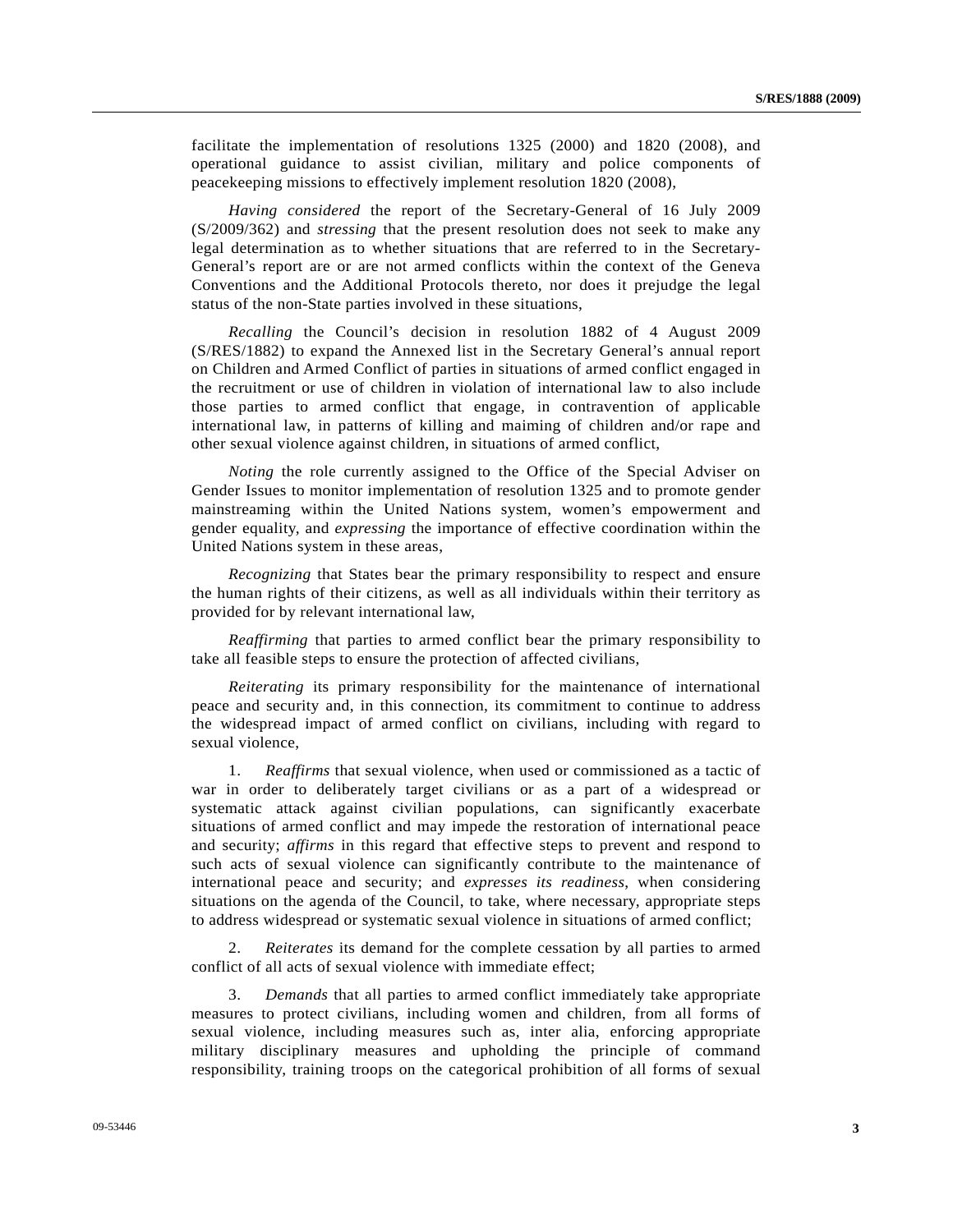violence against civilians, debunking myths that fuel sexual violence and vetting candidates for national armies and security forces to ensure the exclusion of those associated with serious violations of international humanitarian and human rights law, including sexual violence;

 4. *Requests* that the United Nations Secretary-General appoint a Special Representative to provide coherent and strategic leadership, to work effectively to strengthen existing United Nations coordination mechanisms, and to engage in advocacy efforts, inter alia with governments, including military and judicial representatives, as well as with all parties to armed conflict and civil society, in order to address, at both headquarters and country level, sexual violence in armed conflict, while promoting cooperation and coordination of efforts among all relevant stakeholders, primarily through the inter-agency initiative "United Nations Action Against Sexual Violence in Conflict";

 5. *Encourages* the entities comprising UN Action Against Sexual Violence in Conflict, as well as other relevant parts of the United Nations system, to support the work of the aforementioned Special Representative of the Secretary-General and to continue and enhance cooperation and information sharing among all relevant stakeholders in order to reinforce coordination and avoid overlap at the headquarters and country levels and improve system-wide response;

 6. *Urges* States to undertake comprehensive legal and judicial reforms, as appropriate, in conformity with international law, without delay and with a view to bringing perpetrators of sexual violence in conflicts to justice and to ensuring that survivors have access to justice, are treated with dignity throughout the justice process and are protected and receive redress for their suffering;

 7. *Urges* all parties to a conflict to ensure that all reports of sexual violence committed by civilians or by military personnel are thoroughly investigated and the alleged perpetrators brought to justice, and that civilian superiors and military commanders, in accordance with international humanitarian law, use their authority and powers to prevent sexual violence, including by combating impunity;

 8. *Calls upon* the Secretary-General to identify and take the appropriate measures to deploy rapidly a team of experts to situations of particular concern with respect to sexual violence in armed conflict, working through the United Nations presence on the ground and with the consent of the host government, to assist national authorities to strengthen the rule of law, and *recommends* making use of existing human resources within the United Nations system and voluntary contributions, drawing upon requisite expertise, as appropriate, in the rule of law, civilian and military judicial systems, mediation, criminal investigation, security sector reform, witness protection, fair trial standards, and public outreach; to, inter alia:

 (a) Work closely with national legal and judicial officials and other personnel in the relevant governments' civilian and military justice systems to address impunity, including by the strengthening of national capacity, and drawing attention to the full range of justice mechanisms to be considered;

 (b) Identify gaps in national response and encourage a holistic national approach to address sexual violence in armed conflict, including by enhancing criminal accountability, responsiveness to victims, and judicial capacity;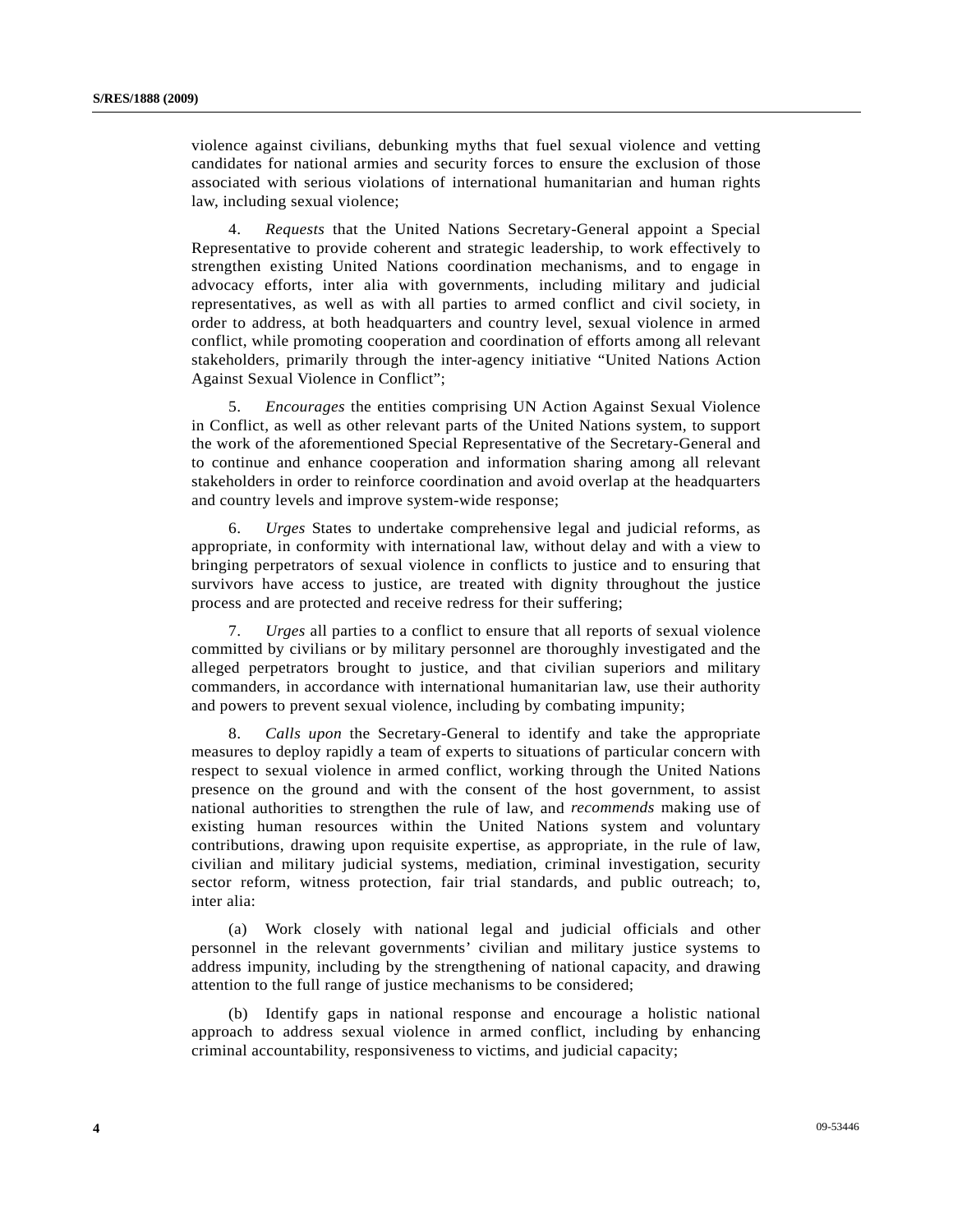(c) Make recommendations to coordinate domestic and international efforts and resources to reinforce the government's ability to address sexual violence in armed conflict;

 (d) Work with the United Nations Mission, Country Team, and the aforementioned Special Representative of the Secretary-General as appropriate towards the full implementation of the measures called for by resolution 1820 (2008);

 9. *Encourages* States, relevant United Nations entities and civil society, as appropriate, to provide assistance in close cooperation with national authorities to build national capacity in the judicial and law enforcement systems in situations of particular concern with respect to sexual violence in armed conflict;

 10. *Reiterates its intention*, when adopting or renewing targeted sanctions in situations of armed conflict, to consider including, where appropriate, designation criteria pertaining to acts of rape and other forms of sexual violence; and *calls* upon all peacekeeping and other relevant United Nations missions and United Nations bodies, in particular the Working Group on Children and Armed Conflict, to share with relevant United Nations Security Council sanctions committees, including through relevant United Nations Security Council Sanction Committees' monitoring groups and groups of experts, all pertinent information about sexual violence;

 11. *Expresses its intention* to ensure that resolutions to establish or renew peacekeeping mandates contain provisions, as appropriate, on the prevention of, and response to, sexual violence, with corresponding reporting requirements to the Council;

 12. *Decides* to include specific provisions, as appropriate, for the protection of women and children from rape and other sexual violence in the mandates of United Nations peacekeeping operations, including, on a case-by-case basis, the identification of women's protection advisers (WPAs) among gender advisers and human rights protection units, and requests the Secretary-General to ensure that the need for, and the number and roles of WPAs are systematically assessed during the preparation of each United Nations peacekeeping operation;

 13. *Encourages* States, with the support of the international community, to increase access to health care, psychosocial support, legal assistance and socio economic reintegration services for victims of sexual violence, in particular in rural areas;

 14. *Expresses* its intention to make better usage of periodical field visits to conflict areas, through the organization of interactive meetings with the local women and women's organizations in the field about the concerns and needs of women in areas of armed conflict;

 15. *Encourages* leaders at the national and local level, including traditional leaders where they exist and religious leaders, to play a more active role in sensitizing communities on sexual violence to avoid marginalization and stigmatization of victims, to assist with their social reintegration, and to combat a culture of impunity for these crimes;

 16. *Urges* the Secretary General, Member States and the heads of regional organizations to take measures to increase the representation of women in mediation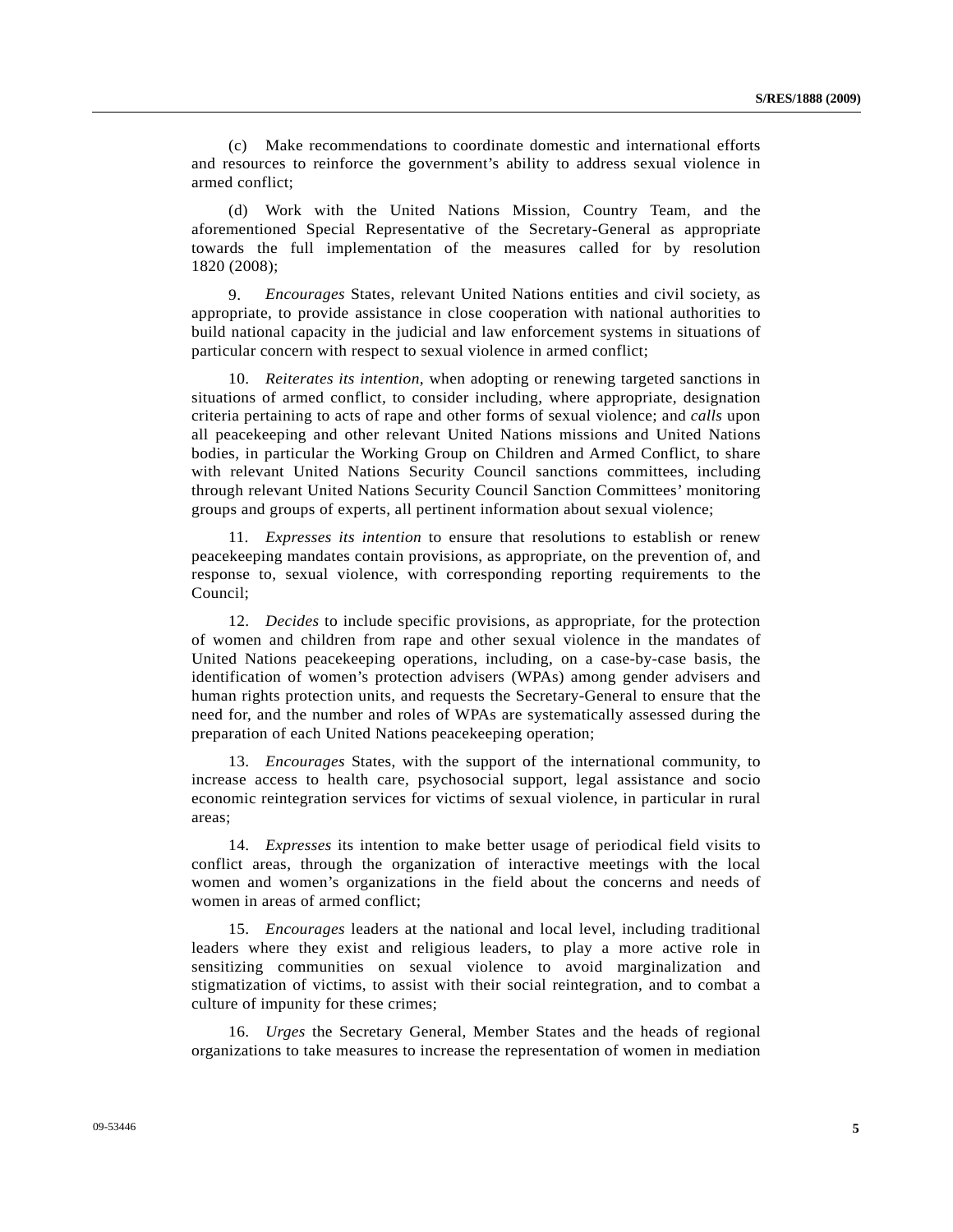processes and decision-making processes with regard to conflict resolution and peacebuilding;

 17. *Urges* that issues of sexual violence be included in all United Nationssponsored peace negotiation agendas, and *also urges* inclusion of sexual violence issues from the outset of peace processes in such situations, in particular in the areas of pre-ceasefires, humanitarian access and human rights agreements, ceasefires and ceasefire monitoring, DDR and SSR arrangements, vetting of armed and security forces, justice, reparations, and recovery/development;

 18. *Reaffirms* the role of the Peacebuilding Commission in promoting inclusive gender-based approaches to reducing instability in post-conflict situations, noting the important role of women in rebuilding society, and *urges* the Peacebuilding Commission to encourage all parties in the countries on its agenda to incorporate and implement measures to reduce sexual violence in post-conflict strategies;

 19. *Encourages* Member States to deploy greater numbers of female military and police personnel to United Nations peacekeeping operations, and to provide all military and police personnel with adequate training to carry out their responsibilities;

 20. *Requests* the Secretary-General to ensure that technical support is provided to troop and police contributing countries, in order to include guidance for military and police personnel on addressing sexual violence in predeployment and induction training;

 21. *Requests* the Secretary-General to continue and strengthen efforts to implement the policy of zero tolerance of sexual exploitation and abuse in United Nations peacekeeping operations; and *urges* troop and police contributing countries to take appropriate preventative action, including predeployment and in-theater awareness training, and other action to ensure full accountability in cases of such conduct involving their personnel;

 22. *Requests* that the Secretary-General continue to direct all relevant United Nations entities to take specific measures to ensure systematic mainstreaming of gender issues within their respective institutions, including by ensuring allocation of adequate financial and human resources within all relevant offices and departments and on the ground, as well as to strengthen, within their respective mandates, their cooperation and coordination when addressing the issue of sexual violence in armed conflict;

 23. *Urges* relevant Special Representatives and the Emergency Relief Coordinator of the Secretary-General, with strategic and technical support from the UN Action network, to work with Member States to develop joint Government-United Nations Comprehensive Strategies to Combat Sexual Violence, in consultation with all relevant stakeholders, and to regularly provide updates on this in their standard reporting to Headquarters;

 24. *Requests* that the Secretary-General ensure more systematic reporting on incidents of trends, emerging patterns of attack, and early warning indicators of the use of sexual violence in armed conflict in all relevant reports to the Council, and *encourages* the Special Representatives of the Secretary-General, the Emergency Relief Coordinator, the High Commissioner for Human Rights, the Special